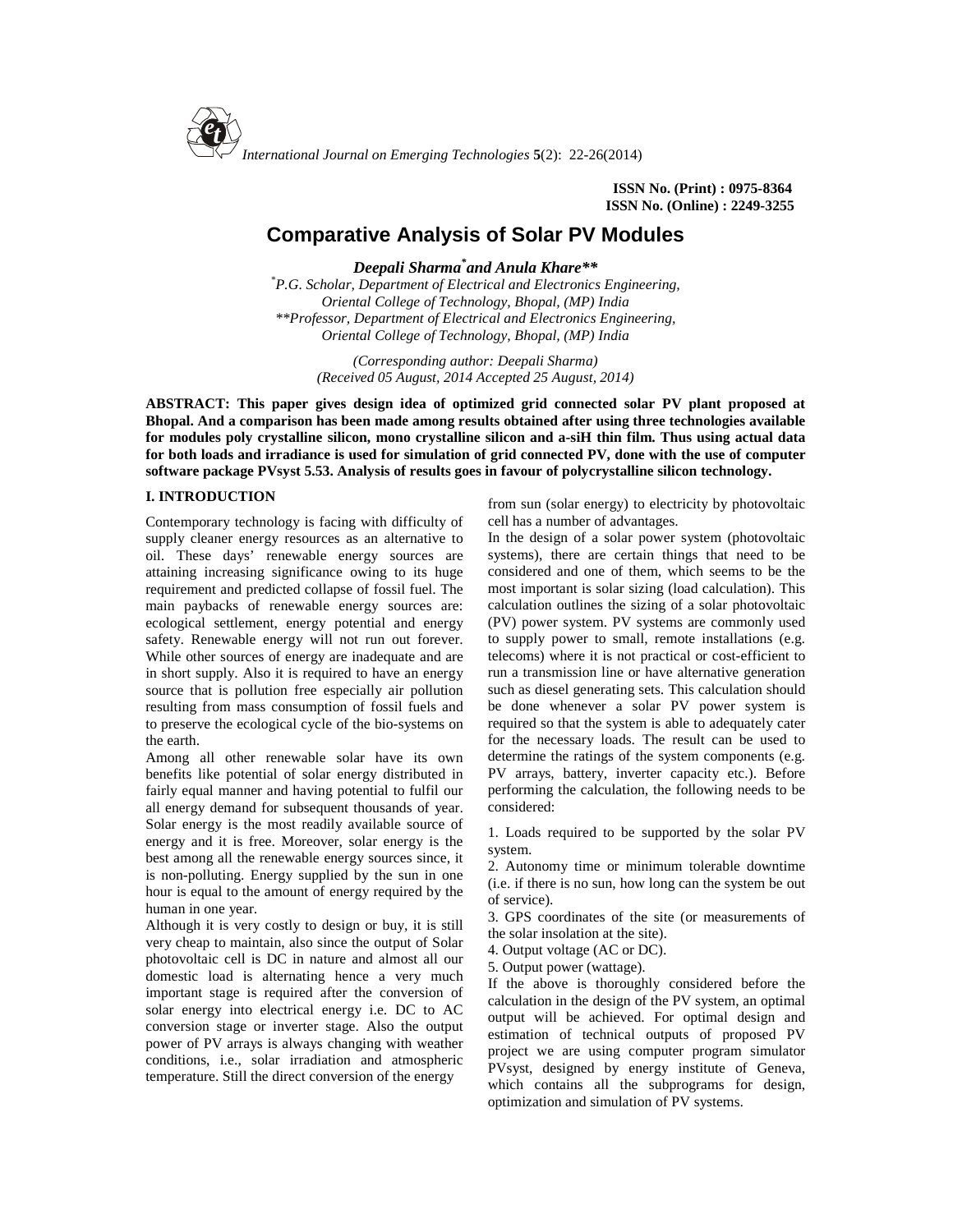This paper presents a comparative analysis on PV cells performance for three different PV technologies for actual operating conditions. The result shows significant benefit of using Grid Connected PV at places where large space available at rooftop could be utilized, penetrating the existing network.

#### **II. SOLAR PHOTOVOLTAIC ENERGY**

Solar photovoltaic system is used as the source of energy. Photovoltaic systems perform in surprising and useful way, They convert sun light into electricity. In clas-sical mechanical sense photovoltaic's have no moving parts to wear out, contain no fluids or gases (except for hybrid systems) that can leak out. Solar system Can operate at moderate temperatures also they are pollution free for producing electricity (although waste products from their manufacture and toxic gases in the event of catastrophic failure and disposal may be a concern). Solar system require little maintenance if properly manufactured and installed can be made from silicon, the second most abundant element in the earth's crust. They have a relatively high conversion efficiency giving the highest overall conversion efficiency from sun-light to electricity yet measured also have wide power-handling capabilities, from micro- watts to megawatts. The sun is an regular star. It has been burning for more than 4-billion years, and it will burn at least that long into the future before erupting into a giant red star, engulfing the earth in the process. The sun is responsible for nearly all of the energy available on earth. The exceptions are attributable to moon tides, radioactive material, and the earth's

residual internal heat. Everything else is a converted form of the sun's energy: Hydropower is made possible by evaporation-transpiration due to solar radiant heat; the winds are caused by the sun's uneven heating of the earth's atmosphere; fossil fuels are remnants of organic life previously nourished by the sun; and photovoltaic electricity is produced directly from sun light by converting the energy in sunlight into free charged particles within certain kinds of materials.

Solar energy is the most demanding source of energy as it is freely available every-where at the same time. Now a day's Many researches and related work is going on to increase the efficiency of the solar photovoltaic array and various effort are being made to reduce its high installation cost of solar arrays, so that it can be sustainable and reliable for all kinds of application ranging from the small domestic purposes to the very large generation of hundreds of megawatts. The hybrid system which may be the combination of solar energy, hydrogen energy and wind energy can be modelled to utilize the full potential of the renewable energy sources.

## **III. INPUT DATA**

#### *A. PV cell modelling*

PV cell modeling can be one diode or two diode model. Following equivalent circuit is the one diode model, composed by an ideal current source, a diode in parallel accounting for solar behavior in absence of solar radiation, series and parallel resistance show intrinsic resistance of the cell [9][16].



Here  $I_A$  is PV array output current, $I_L$  is solar cell photocurrent, I<sub>O</sub> is solar cell reverse saturation current, $V_A$  is PV array output voltage, q is charge of electron,A is P-N junction ideality factor (between 1 to 5), k is boltzman constant,  $T_c$  is absolute operating mass temperature of cell,  $N_s$  is number of cells in series,  $N_p$ is number of cells in parallel,  $R_s$  is series resistance of cell,  $R_p$  is parallel resistance of cell.

#### *B. Weather data*

For predicting the output of PV energy system the basic input set is the meteorological data. The amount of power generated by PV array is proportional to intensity of solar radiation, but is also affected by

environmental factors like ambient temperature, irradiance, spectral effects, angle of incidence and to a certain extent also on the wind velocity. A  $100W_p$ solar module would produce  $100W_p$  at  $1000w/m^2$ , air mass 1.5, normal incidence and temperature  $25^{\circ}$ C [10][2]. But this ideal standard test condition (STC) is difficult to achieve. In a tropical country like India, radiation and temperature data both vary seasonally.

Fig. 1 shows irradiance at Bhopal located in central India. This chosen geographical site has longitude 77.75 $^{\circ}$ E and latitude 22.617 $^{\circ}$ N, altitude 319m. Meteorological data from this site is taken from NASA site.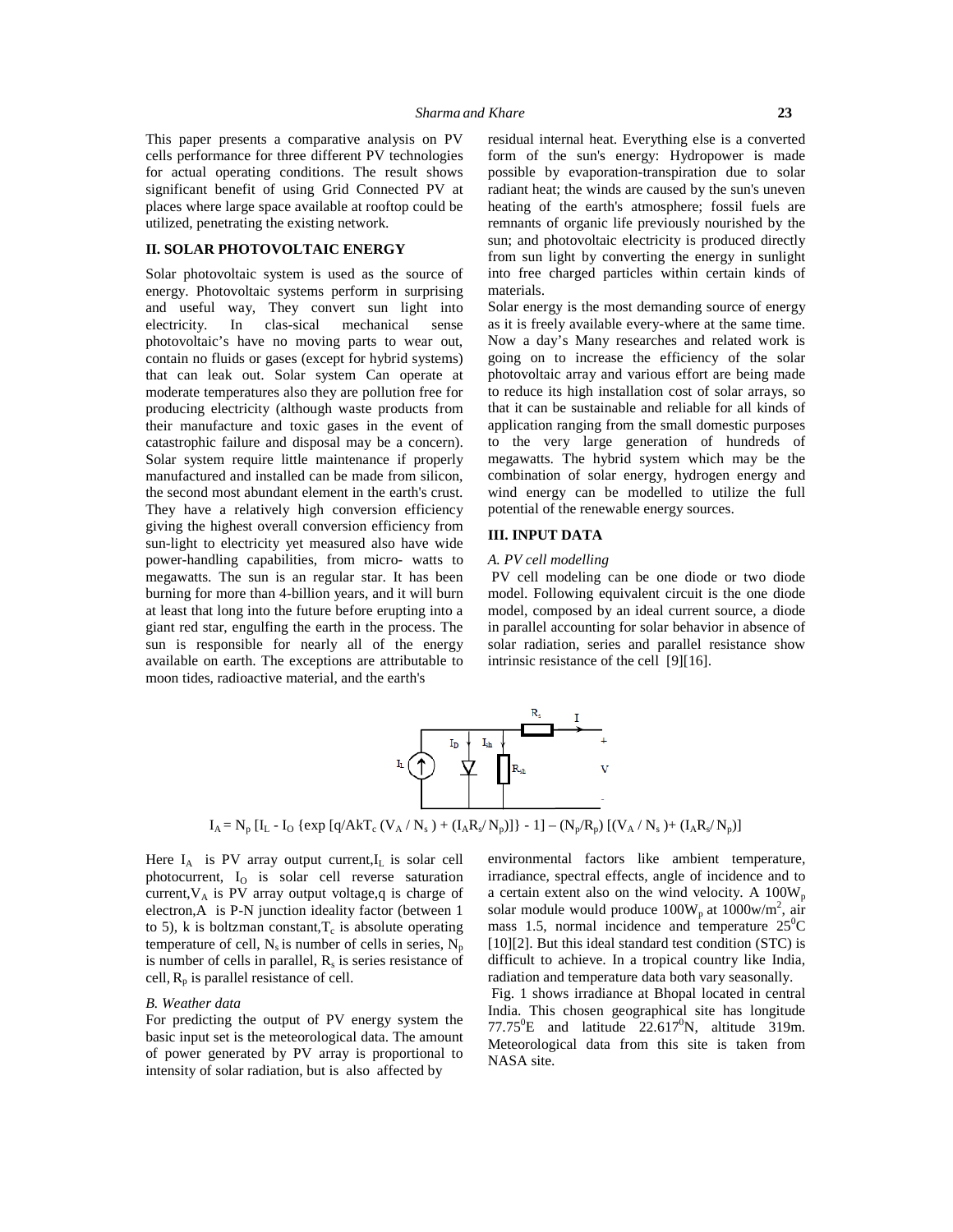

Monthly averaged insolation and diffused radiation incident on a horizontal surface in  $kWh/m^2/day$  and program monthly averaged air temperature in  ${}^{0}C$  at 10m above the surface of earth is taken from site [http://eosweb.larc.nasa.gov/cgi](http://eosweb.larc.nasa.gov/cgi-) bin/sse/sse.cgi?+s01#s01

Hourly synthetic data is synthesized from the program meteonorm'97. Wind velocity data in m/s is also taken from NASA site. The value of Albedo effect for urban sites is 0.14 to 0.22, we have taken average of 0.2.



#### **IV. METHODOLOGY**

For analysis and comparison, estimation of technical outputs of proposed PV project we are using computer program simulator PVsyst, designed by energy institute of Geneva, which contains all the subprograms for design, optimization and simulation of PV systems, grid connected, isolated and pumping applications. The program includes a separate database for about 7200 models of PV modules and 2000 models of inverters [1].

PVsyst is a computer software package for study, sizing, simulation and data analysis of complete PV systems. It is a tool that allows to analyze precisely different configurations and its outcome can be estimated in order to identify best technical and economical solutions and closely compare the performance of different technological alternatives for any explicit PV project.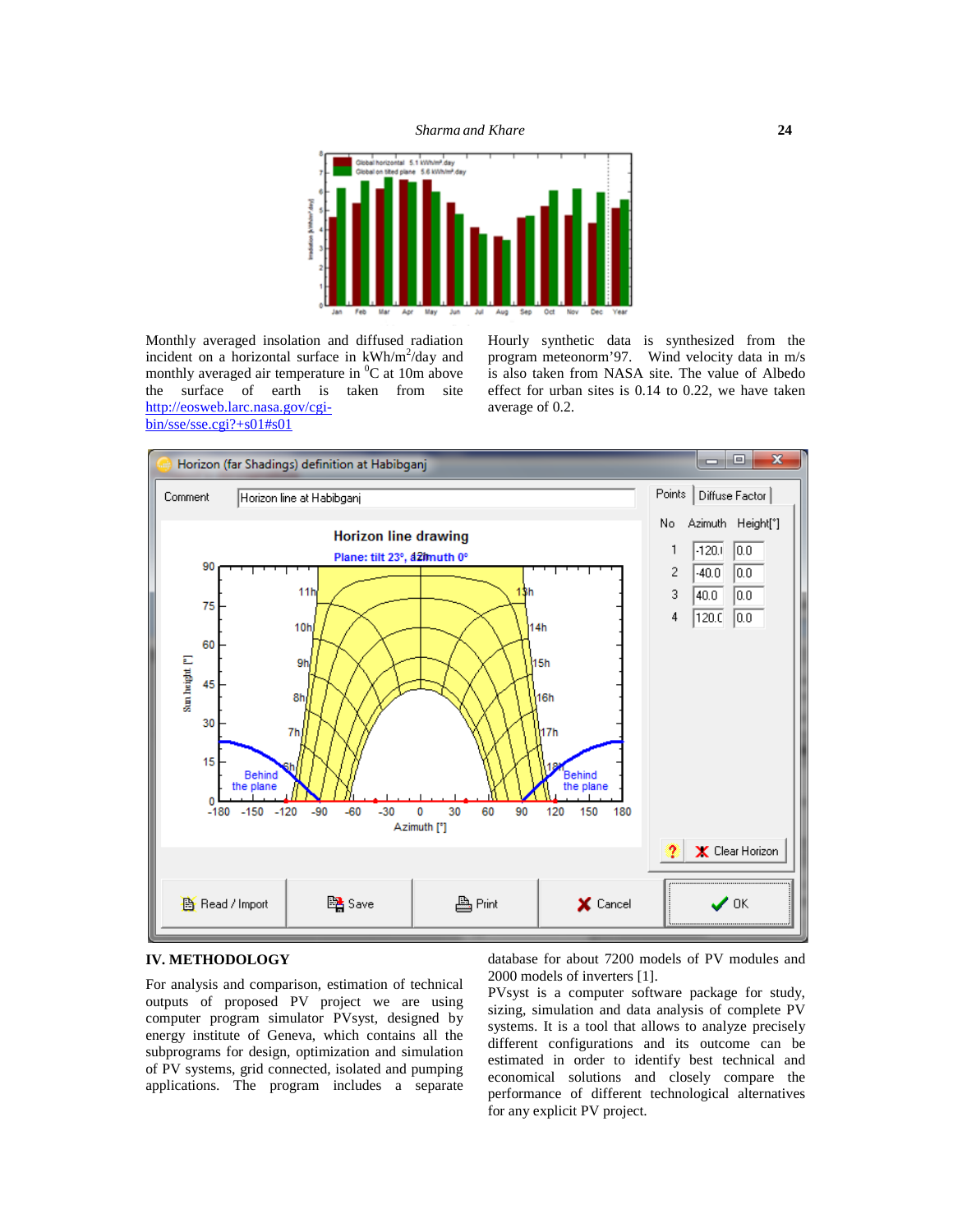Project design part, performing detailed simulation in hourly values, including an easy to use expert system, which helps user to define PV-field and to select the correct components. Tools perform the database meteo and component management. It also provides a extensive option of general solar tools (solar geometry, meteo on tilted planes etc.). PVsyst also gives assess in to meteorological sources available on internet [15][4].

Spacing of PV array is also very important after the PV panels are selected and installed at a certain angle. It is required that longest shadow of front line in winter should not obstruct the rear line between 9am to 3pm [14].

# **V. COMPARISON OF PV TECHNOLOGIES**

For proposing a 100kW PV system at Bhopal, we made analysis using PVsyst software tool for three different PV module types chosen, flat PV panels are chosen. After giving required input details, we chose SMA inverter model sunny central 100, 450-820V, 50Hz, 100 kWac. A high quality inverter is characterized to include higher energy efficiency;

large operating temperature ranges to make sure the inverter performs well in summer and winter without power derating [5]. Compared with multiple inverters a single central inverter is less complex, economic, more efficient, avoids problems due to mismatch and also central inverter is better when working at higher voltages, so that no further amplification is needed like multi inverter. Mismatch is intrinsic in PV modules due to cell dissimilarity but can also be formed by exterior reasons that may affect output of a PV array such as shading. For a judiciously positioned PV array, mismatch is usually considered to lead to 1-3% reduction in dc power [13]. Default loss management can be improved, specially the "module quality loss" which is determined from PV module's tolerance and the mismatch on Pmpp which is dependent on the module technology.

Here PV modules chosen are BP Solar Si poly model 4165N, SunTech Solar Si mono XTP 165-34, and NexPower a.Si:H NH100AT 5A. Following table shows the results with them.

| System summery            | Poly Si | Mono Si | Thin film |
|---------------------------|---------|---------|-----------|
|                           |         |         |           |
| No. of modules            | 608     | 612     | 960       |
| Module area $(m2)$        | 765     | 784     | 1512      |
| No. of inverters          | 01      | 01      | 01        |
| Nominal PV power $(kW_p)$ | 100     | 101     | 101       |
| Max PV power(kWdc)        | 93.8    | 96.9    | 104       |
| Array loss% at STC        | 15.3    | 16.8    | 9.1       |
| System losses%T STC       | 13.6    | 13.8    | 15.1      |
| Mismatch loss (% at mpp)  | 2.1     | 2       | 1         |
| No. of modules in series  | 19      | 18      | 16        |
| No. of parallel strings   | 32      | 34      | 60        |
| Performance ratio%        | 69.7    | 70      | 75.8      |
| Produced energy(MWh/year) | 142.6   | 144     | 156       |
| Array efficiency          | 10.54   | 10.42   | 5.91      |
| System efficiency         | 9.14    | 9.02    | 5.05      |

**Table1. Simulation results.**

# **VI. RESULTS AND DISCUSSION**

We wanted to know how much electricity could be obtained and how much will be maximum power produced by PV system connected to network, proposed to be build on building roof.

Space has area something over  $2000m<sup>2</sup>$  and it has no objects that could cause shadows. We want to propose installation of PV panels, and for choice of panels we made a comparative study of outcomes taking different types of manufacturing technologies. Specifications of panels and inverter are chosen from those available in library of PVsyst.